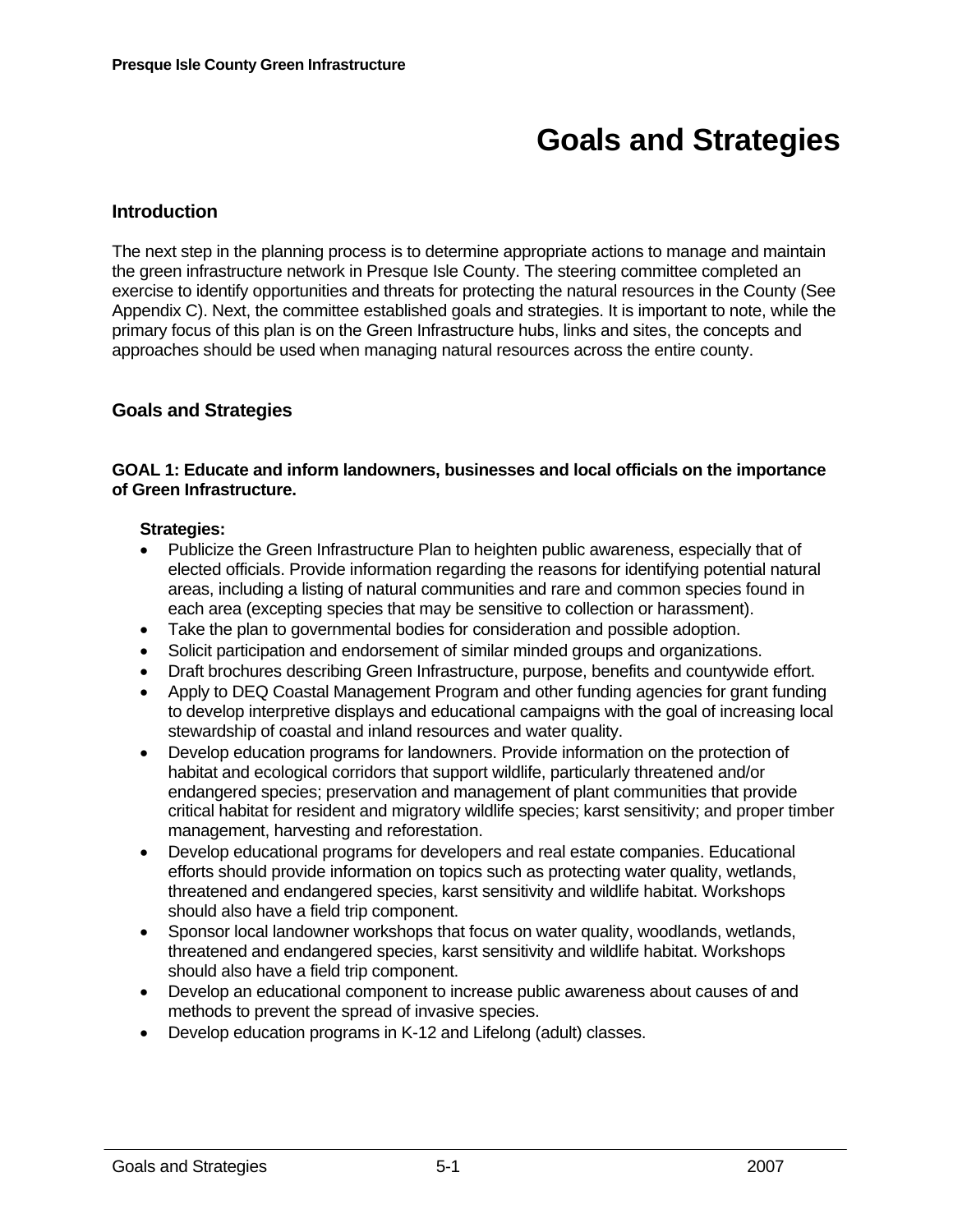## **GOAL 2: Maintain and improve access to nature for all citizens.**

## **Strategies:**

- Expand and improve access to inland and coastal resources within existing parks; and where appropriate expand parks and protected areas.
- Encourage DNR PRD to address Presque Isle Green Infrastructure plan in their Thompson's Harbor State Park and Rockport planning process.
- Apply to DEQ Coastal Management Program for grant funding to support development of management plans and habitat restoration plans for coastal parks and preserves in state, local, or nonprofit ownership.
- Apply to DEQ Coastal Management Program for grant funding to support on-the-ground habitat management/restoration for coastal lands in state or local ownership.
- Incorporate the Presque Isle Green Infrastructure plan into the state's Coastal and Estuarine Land Conservation Program (CELCP) plan. This will enable communities to seek CELCP funding for public acquisition of coastal and estuarine areas that have significant conservation, recreation, ecological, historical, or aesthetic values. Lands that have significant ecological value hold the highest priority for protection. Lands or types of lands eligible for acquisition should be identified in state's CELCP plan. Grant program administered by Coastal Management Program, DEQ. NOAA is source of funds.

#### **GOAL 3: Manage and protect identified Green Infrastructure hubs, links and sites. GOAL 4: Preserve working landscapes including farms and forests.**

- Identify priorities for conservation among potential natural areas with respect to conservation of locally and regionally important natural communities and native species
- Support continued efforts to document presence of threatened and endangered species and communities and develop strategies to conserve those finite resources. Seek funding to support additional surveys/inventories for rare species and communities; and other studies/research that would improve state or local management of coastal resources and water quality. For areas within the coastal zone apply to DEQ Coastal Management Program for grant funding.
- Utilize existing state and federal programs such as Wetlands Reserve Program (conservation easements & restoration); Wildlife Habitat Incentive Program (Program (costshare & incentive payments for conservation); Conservation Reserve Program (annual payments to qualified farms for conservation habitat); Conservation Security Program (direct payments to farmers that do conservation); Environmental Quality Incentive Program (cost-share & incentive payments for conservation) and Partners for Wildlife Program (USFWS for habitat restoration).
- Use the Presque Isle Green Infrastructure plan to identify private unprotected lands with important ecological and conservation values, and target them for protection (outright acquisition, acquisition of conservation easements, and work with private landowners to manage or restore habitat)
- Establish a targeted landowner assistance program in the Green Infrastructure hubs, links and sites. There are a number of existing landowner assistance programs through the DNR, Conservation District, NRCS, Forest Stewardship, USFWS, and FLEP. This plan recommends working cooperatively with agencies to secure funding and to provide technical assistance to landowners. The approach is to first compile a listing of targeted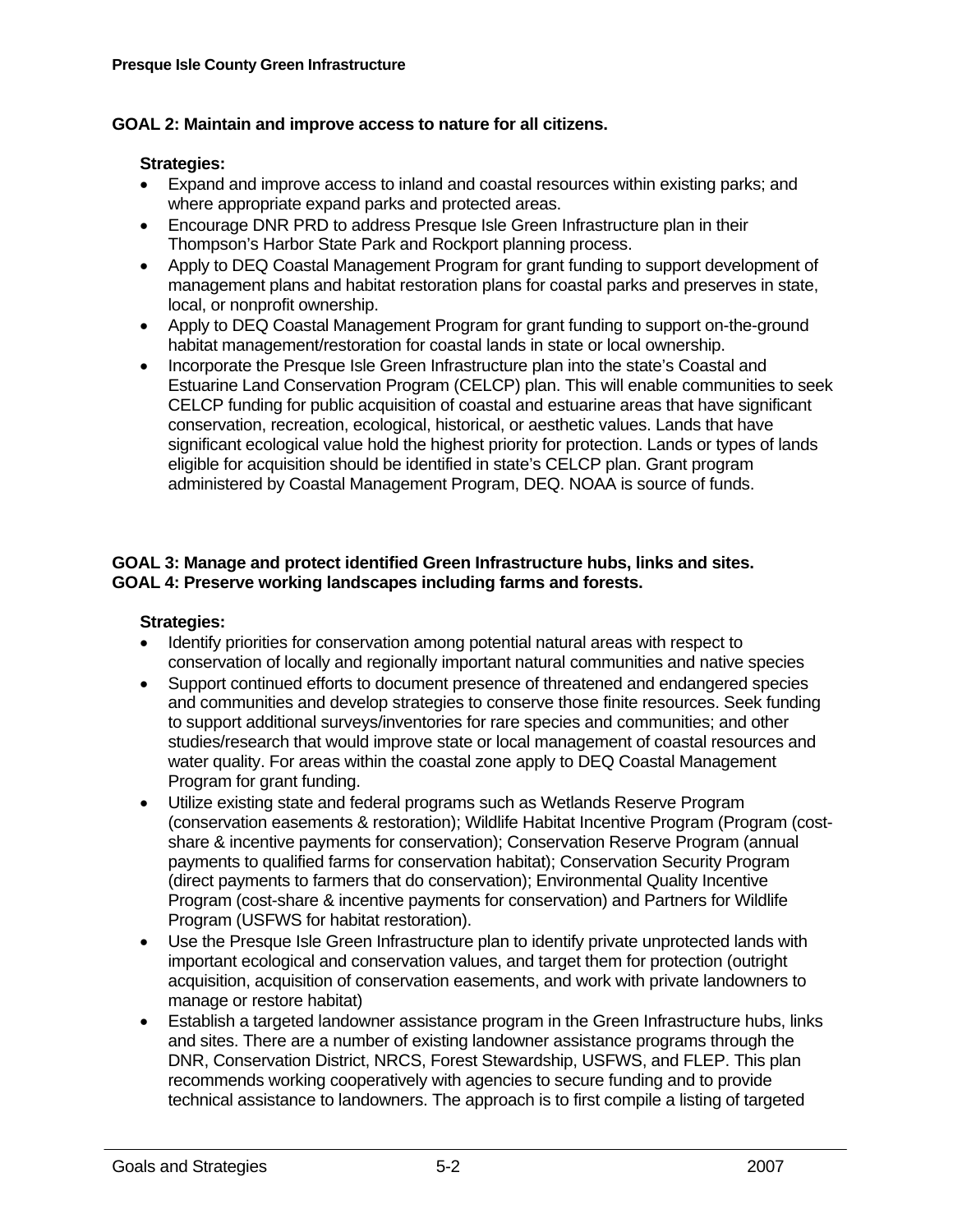landowners through the Presque Isle County Equalization Office. Next, the targeted landowner mailing list will be used for a direct mailing to offer technical assistance and develop resource stewardship plans for interested landowners.

- Use the same list developed for the landowner technical assistance and education program to inform landowners on the benefits of conservation easements and habitat easements.
- Along with development of resource stewardship plans, technical assistance should be provided to assist landowners in implementing their plan and where appropriate, applying for resource project cost-sharing money.
- Distribute educational materials to landowners. Where possible use existing brochures and educational materials. Information should include forest management, timber harvesting, wildlife, fisheries, threatened and endangered species, invasive species, tree planting, Best Management Practices (BMP's), and cost sharing programs.
- Demonstration Projects Identify and work with interested landowners to complete projects for greenbelt re-establishment, wildlife habitat management, habitat restoration, critical habitat preservation and forest management. These demonstration projects could be funded with cost-sharing grants. With landowner permission, sites could be used for outdoor workshops. To promote the successes, draft articles for local newspapers about the demonstration projects.
- Hold forest and wildlife management workshops in the community. The landowner mailing list developed for the distribution of educational materials should be used to send a personal invitation to key landowners. The workshops should be advertised to draw in landowners from other areas.
- Organize a field tour to highlight environmentally sensitive sites, special plant communities, degraded sites and forest management and wildlife management activities.
- Establish power line/greenbelt initiatives.
- Encourage DNR FMFMD to address Presque Isle Green Infrastructure plan in their state forest compartment review process.
- Address issue related to ownership structure of hunt camps, survivorship or last man standing that results in the eventual sale and possibly splitting of large tracts.
- Encourage the use of native plants for reforestation, wildlife habitat, street and neighborhood trees, landscaping, parks and roadside corridors.
- Enhance the compatibility of forest management activities with conservation of natural ecological systems through promotion of BMPs, establishment of conservation easements, and certification of any commercially managed forestlands.

#### **GOAL 5: Encourage communities to retain their identity and plan for sustainable development, employment and natural resource protection.**

- Develop a process for incorporating areas identified as priorities for conservation into local and regional planning and zoning.
- Work towards having consistent environmental zoning standards in all communities in the county.
- Update communities' land use plans in the county to incorporate the Presque Isle Green Infrastructure plan. A subsequent accessory goal would be to revise communities' zoning ordinances to reflect the Presque Isle Green Infrastructure-related updates to the land use plans. Coastal communities can apply to DEQ Coastal Management Program for grant funding to support land use plan and zoning ordinance updates that emphasize coastal resource and water quality protection.